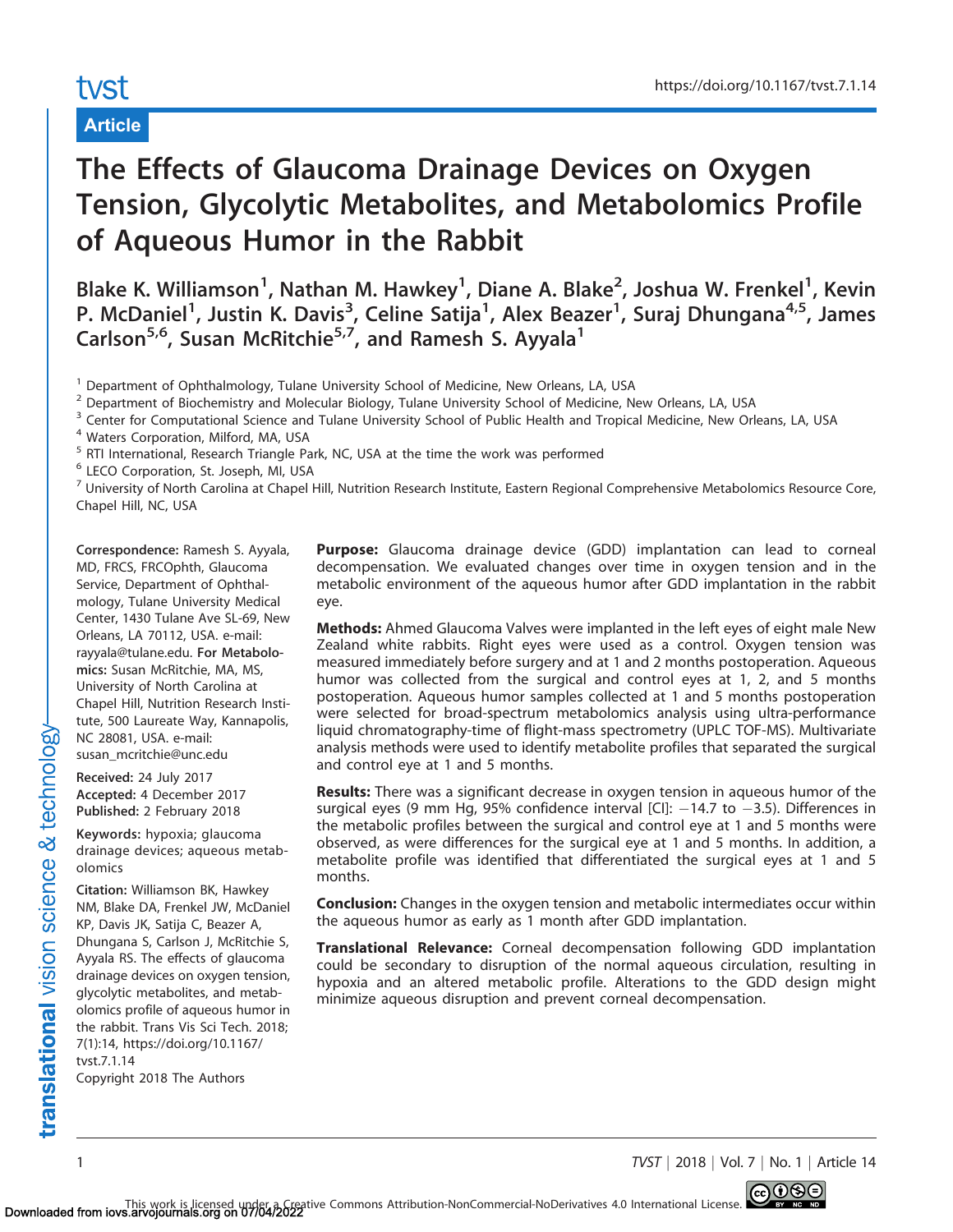# Introduction

Glaucoma is a class of ocular diseases that lead to progressive optic nerve damage and retinal ganglion cell death, which results in distinctive patterns of impairment to the visual field.<sup>1</sup> Glaucoma affects over 70 million people and is the leading cause of irreversible blindness worldwide. $2-4$  The primary goal of treatment is to slow disease progression by reducing intraocular pressure  $(IOP)$ .<sup>5</sup> Prostaglandin analogues are commonly used as first-line medical therapy.<sup>6</sup> Surgery is indicated in patients whose IOP is not adequately controlled with conservative therapy and in those with severe disease.<sup>6,7</sup> A trabeculectomy is the most frequent surgical procedure performed to lower IOP. Glaucoma drainage devices (GDDs) are generally reserved for use after standard filtering surgery (trabeculectomy) has failed; however, an increasing number of ophthalmologists are recommending implantation of GDDs as the primary surgical intervention[.8](#page-11-0) Recent studies have demonstrated that GDDs provide similar IOP reduction as trabeculectomy with superior 5-year success rates. $8-10$  $8-10$  Furthermore, in favorable cases, GDDs have been shown to control IOP for more than 15 years postoperatively.<sup>11</sup>

The complications of GDDs can be divided into both short-term (within 5 years of surgery) and longterm (greater than 5 years after surgery). These include immediate hypotony, erosion of the tube, strabismus, infection, capsule fibrosis, and clinical failure. Furthermore, a common but poorly understood complication is an observed corneal endothelial cell loss over time leading to corneal decompensa-tion.<sup>8,[12](#page-12-0)</sup> Corneal decompensation is seen in up to  $30\%$ of patients who receive GDDs alone and in up to 51% of patients who have received a penetrating keratoplasty before, in combination with, or after GDD. $^{13-15}$ Known risk factors for reduced corneal endothelial cell density (ECD) include inflammation, peripheral anterior synechiae, and tube contact with uveal tissues or with the cornea.<sup>[15–17](#page-12-0)</sup> The underlying mechanism for this commonly observed phenomenon has been elusive. Reduced ECD is observed frequently in cases where the tube is placed at a safe distance from the uveal and corneal tissues, which sheds doubt on the notion of mechanical trauma being the sole cause of endothelial cell loss.<sup>18</sup>

Various mechanisms have been proposed to explain the endothelial cell loss in patients with GDDs. McDermott and colleagues<sup>[18](#page-12-0)</sup> have suggested that turbulence of aqueous humor present at the tip of the implant may be responsible for the observed reduction in ECD. This theory was further supported by a recent study that found reduced ECD was most prominent near tube placement. However, these findings were not statistically significant.<sup>[19](#page-12-0)</sup> Furthermore, it is thought that GDDs can damage the corneal endothelium by permitting retrograde introduction of inflammatory cells into the anterior chamber[.15](#page-12-0),[17,20](#page-12-0),[21](#page-12-0) In addition to retrograde flow of inflammatory cells, GDDs disrupt the blood-aqueous barrier, which was found to further increase influx of oxidative, apoptotic, and inflammatory mediators leading to endothelial cell damage.<sup>22</sup> Despite these findings, the precise etiology of reduced ECD and corneal decompensation following GDD placement has yet to be elucidated.

Aqueous humor is the biologic fluid that acts as a blood surrogate to supply nutrition to the avascular cornea and lens[.23](#page-12-0) Proper aqueous humor dynamics is essential for the delivery of proper nutrients to the corneal endothelium and stroma. A temperature gradient in the anterior chamber creates a convective flow pattern due to a cooler temperature near the cornea and warmer temperature near the lens. $^{24}$  In cases where normal physiologic convective flow may be disrupted or altered, such as with GDDs, delivery of essential nourishment to the cornea may be disrupted and alterations to the metabolic microenvironment within the anterior chamber might be expected. Metabolomics uses analytical and mathematical methods to compare metabolites present within biological samples; it is a powerful tool that can provide detailed information about specific cellular processes. $25,26$ 

In this study, we investigated the oxygen tension, glycolytic metabolites, and the broad-spectrum metabolomics profile of rabbit aqueous humor after insertion of an Ahmed Valve GDD. The purpose behind our analysis was to explore the consequences of GDD implantation on the metabolic microenvironment of aqueous humor and how that may lead to corneal decompensation. These findings may lead to future therapeutic strategies that could improve longterm outcomes in patients who undergo implantation of GDDs for glaucoma.

#### Methods

#### Rabbits

Eight male New Zealand albino rabbits (Charles River, Wilmington, MA), weighing from 2.0 to 2.5 kg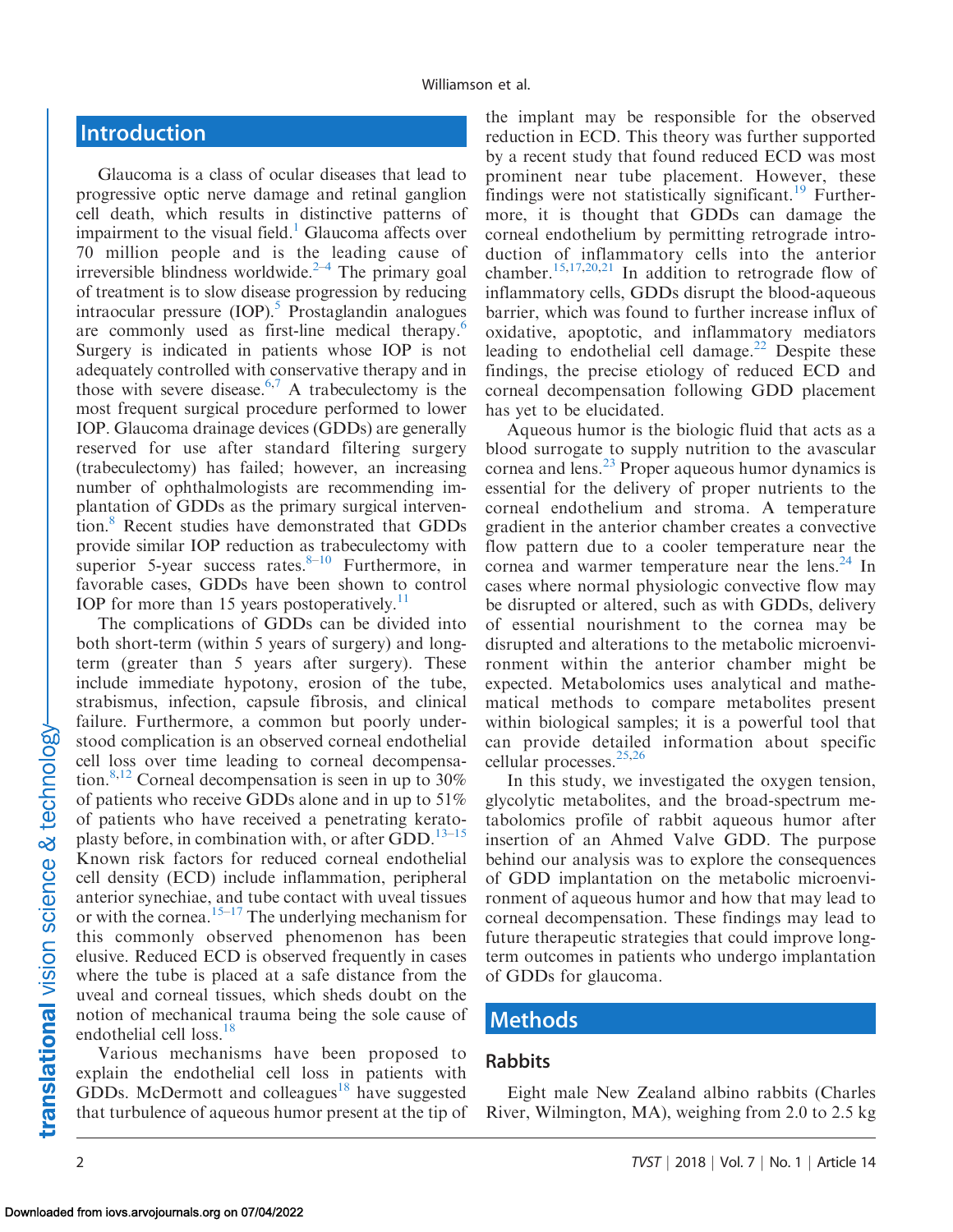(9–11 weeks old) were used for these studies. All studies adhered to the ARVO Statement for the Use of Animals in Ophthalmic and Vision Research and were approved by the Tulane University Institutional Animal Care and Use Committee (IACUC). Both eyes of each rabbit were involved in the study. The left eye served as the surgical eye and the right eye served as the control. All eyes were examined by slit-lamp and indirect ophthalmoscope prior to the study to exclude any pre-existing abnormalities. Upon arrival to Tulane University Health Sciences Center, the rabbits were given 7 days to acclimate to their environment. On day 8, bilateral aqueous humor oxygen measurements were performed. The right eye was measured first. The left eye was draped but the lid was left open/not taped shut during the procedure, which took 4 minutes or less. Aqueous humor samples were then collected and stored on ice until they could be aliquoted and frozen. Surgical implantation of an Ahmed valve was performed in the left eye of each rabbit as described below. The right eye served as a control. Additional bilateral aqueous humor oxygen measurements were performed at 27 days, and 52 days postoperatively. Bilateral aqueous humor samples were collected at 51 days postoperatively for analysis of glucose and lactate. Aqueous humor samples collected preoperatively and at 27 and 123 days postoperatively were used for broadspectrum metabolomics analysis.

#### Anesthesia

Rabbits were anesthetized via intramuscular injection of a mixture that contained ketamine hydrochloride (20–35 mg/kg body weight) and xylazine (1–3 mg/ kg body weight). Topical proparacaine eye drops (0.5%) were used to reduce discomfort.

## Surgery

Animal surgeries for all experiments were performed as described below and in previous studies. $27-29$  Sterile instruments were used and sterile surgical gloves and masks were worn. The animals were anesthetized as described above. The areas of the eyes were shaved and the eyelashes were trimmed to prevent hair from contaminating the field, and drapes were placed in a sterile fashion. The rabbit eye was then prepped with 5% betadine solution and subsequently covered with a sterile drape. Topical proparacaine eye drops (0.5%) were used to prevent further discomfort. A lid speculum was inserted to keep the lids apart. A 7-0 Vicryl suture was inserted

through the 12:00 PM limbus to inferiorly rotate the eye. Limbal peritomy was then performed in the superior temporal region. Dissection was carried posteriorly in the sub tenons' plane. The Ahmed glaucoma valve (Model FP-8) was primed with balanced salt solution, and the end plate was inserted into the sub tenons pocket and secured to the underlying sclera with interrupted 10–0 nylon sutures. The open end of the device's silicone tube was then inserted into the anterior chamber through a 23-guage butterfly needle tract. The conjunctiva was then secured to the limbus with interrupted 10–0 Vicryl sutures. A drop of cyclogyl 1% and tobradex ointment was instilled into the eye and then the lid speculum was removed from the eye.

#### Postoperative Care

Postoperatively, the rabbits received one dose of buprenorphine  $(0.03 \text{ mg/kg} \text{Im/SQ})$  and then as needed for pain. Animals were monitored until recovery from anesthesia. All rabbits were treated with topical Vigamox and Predforte QID for 7 days to prevent infection.

#### Aqueous Humor Acquisition

Aqueous humor was collected from both eyes before surgery, then at 27, 52, and 123 days postoperatively. Animals were anesthetized as previously described. After adequate anesthesia, the eye was prepped with 5% betadine solution and then covered with a sterile drape. A sterile 27G needle was inserted into the anterior chamber through the clear cornea of the para-limbal area. Approximately 0.1 mL aqueous humor was acquired in each collection cycle. The samples were immediately placed over an ice bath then transferred to a freezer for storage at  $-70^{\circ}$ C.

## In Vivo Oxygen Analysis

Oxygen content was measured using the OxyLite<sup> $m$ </sup> oxygen monitoring system with oxygen/temperature bare-fiber sensor manufactured by Oxford Optronix (Milton, UK). This company generously provided an 8-week loan of the OxyLite<sup> $m$ </sup> instrument for this study. The OxyLite<sup> $m$ </sup> system measures the partial pressure of oxygen  $(pO<sub>2</sub>)$  in aqueous conditions by determining absolute dissolved oxygen. The oxygen sensing mechanism utilizes fluorescence quenching and fiber-optic technology. $30$  The oxygen content of both eyes in each rabbit were measured at the time of surgery, and 27 and 53 days postoperatively. Animals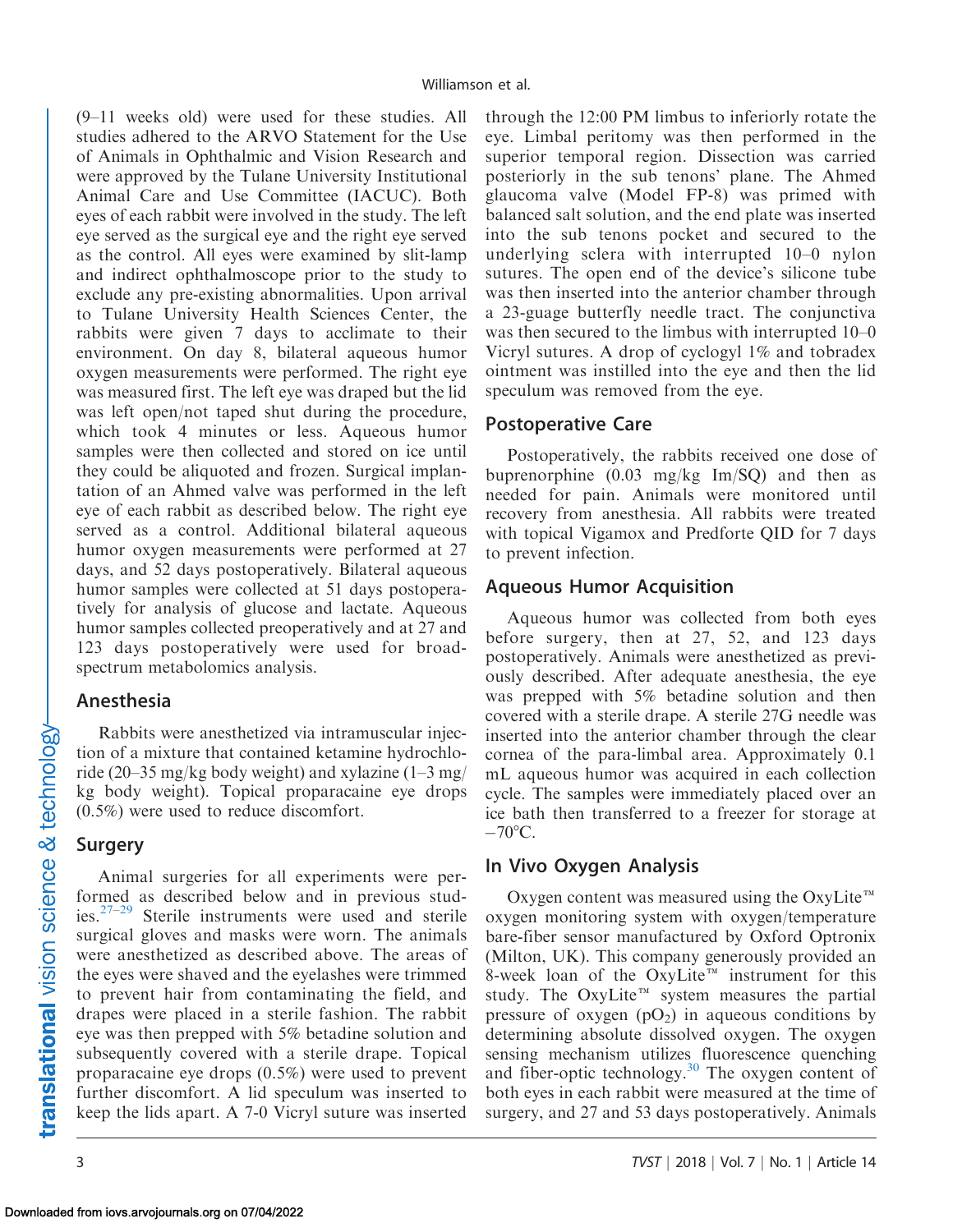were anesthetized as previously described. After adequate anesthesia, the eye was prepped with 5% betadine solution and then covered with a sterile drape. The oxygen measurements were performed via a clear corneal incision in the para-limbal area with a 1-mm paracentesis blade to allow for exposure of anterior chamber in order to insert the oxygen detector probe. The oxygen/temperature bare-fiber probe was inserted through the incision until the tip of the probe was located in the center of the anterior chamber. The probe obtained measurements every 5 seconds and was held in the anterior chamber for 2 minutes, collecting a total of 24 measurements. A drop of cyclogyl 1% and tobradex ointment was then instilled into the eye. Postoperative care was performed as described above. Regression analysis of the oxygen tension in the surgical eye compared to the nonsurgical eye was performed.

#### Glucose and Lactate Analyses

Colorimetric analyses of glucose and lactate were performed on aqueous humor samples collected 53 days postoperatively. The same researcher performed all glucose and lactate measurements. The aqueous humor samples were defrosted and an aliquot of each was removed for analysis. The remaining volume of aqueous humor was returned to the freezer for storage at -70°C. Samples were analyzed in quadruplicate (sample dilution, 1:50) using either a Glucose Assay Kit (ab65333, Abcam, Cambridge, MA) or a Lactate Assay kit (MAK064, Sigma-Aldrich, St. Louis, MO). Both assays utilized the methods described by the manufacturers. The 96-well plates were read at 570 nm using a VersaMax Tunable Microplate reader from Molecular Biosystems. For glucose measurement, the coefficients of variation  $(CV = SD/mean)$ ranged from 1.9% to 10.9% in the 16 aqueous samples, with an average CV of 5.7%. For lactate measurement, the CVs ranged from 1.3% to 13.5%, and the average CV was 11.0%. Concentrations of glucose and lactate in the surgical eyes were compared to the control eyes by  $t$ -test with 95% confidence limits and linear regression analysis.

#### Broad-Spectrum Metabolomics Analysis

All analytical raw data files, and processed data files, have been uploaded to www.metabolmics workbench.org. The 27- and 153-day postoperative aqueous humor samples were prepared individually for analysis. The preoperative samples taken on the day of surgery had limited sample volume, so equal volumes of individual samples from the surgical eye were pooled and three aliquots were created. The samples from the control eye were pooled in an identical manner, and three aliquots were created. In addition, small, equal aliquots of each postoperative study sample was pooled to create quality control (QC) samples. All postoperative study samples, three preoperative surgical eye samples, and three preoperative control eye pooled samples were randomized for extraction and analysis. The QC samples were analyzed at fixed intervals across all the analytical runs. All study samples and QC samples were prepared using the same method. Cold methanol with tryptophan-d5 internal standard  $(400 \mu L)$  was added to  $30 \mu L$  aqueous humor for protein precipitation. After centrifugation at  $16,000$  rcf,  $350 \mu L$  supernatant was lyophilized overnight and reconstituted in  $100 \mu L$ 95:5 water to methanol ratio for broad-spectrum metabolomics analysis.

Samples were analyzed on a SYNAPT G2-Si QTOF mass spectrometer coupled to an Acquity UPLC (Waters Corporation, Milford, MA). Prior to analyzing the study samples, the column and the system were equilibrated with 10 injections of QC samples. A  $5-\mu L$  aliquot of aqueous humor extract from study samples and pooled samples was injected for mass spectrometric analysis. The compounds were separated on a Waters Acquity BEH HSS T3 column  $(2.1 \times 100 \text{ mm}, 1.8$ -µm particle size) operating at 50<sup>o</sup>C using a reversed-phase chromatographic separation. A gradient mobile phase consisting of water with 0.1% formic acid (A) and methanol with 0.1% formic acid (B) were used as previously described. $31,32$  All MS data were collected over 50 to 1000 m/z in ESI positive ion mode. Leucine enkephalin was used as the lock mass, and a lock mass scan was collected every 45 seconds and averaged over three scans to perform correction for any mass drift over the course of the analytical run. Source and desolvation temperatures were set at  $110^{\circ}$ C and  $450^{\circ}$ C, respectively.

The raw mass spectrometric data were processed (alignment, normalization, and peak picking) using Progenesis QI (Waters Corporation). The normalized data were mean centered and scaled by dividing by the square root of the standard deviation, and multivariate analysis methods (principal component analysis [PCA] and orthogonal partial least squares discriminant analysis [OPLS-DA]) were used to reduce the dimensionality and to visualize the study groups (SIMCA 14.1, MKS Umetrics, Umea, Sweden). $33,34$ The PCA scores plot of the ultra-performance liquid chromatography-time of flight-mass spectrometry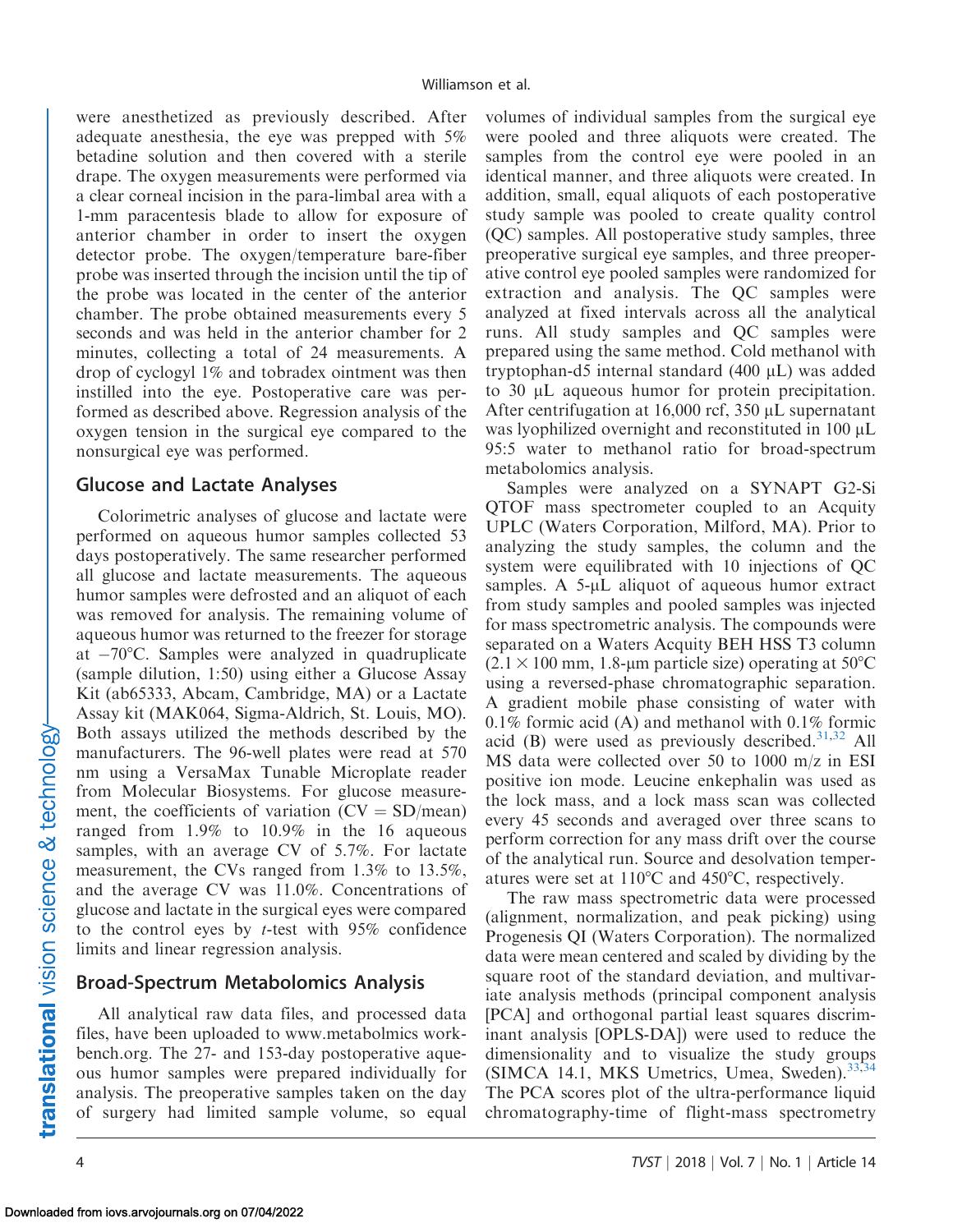(UPLC-TOF-MS) positive ion data from the postoperative study samples were used to ensure that the QC samples clustered in the center of the study samples from which they were derived, which has become a standard method for assessing the quality of broadspectrum metabolomics data. The surgical and control eyes were assessed separately using PCA to examine clustering and identification of outliers. Two of the day 153 control eye samples were identified as outliers in multivariate space and removed from further analyses. OPLS-DA, which is a supervised analysis method, was used to identify peaks important to differentiating the study groups. Loadings plots and variable influence on projection (VIP) plots were inspected, and peaks that had a  $VIP > 2$  were determined to be important for differentiating the study groups. The VIP statistic summarizes the importance of the peak in differentiating the study groups[.34](#page-12-0) All models used a sevenfold cross-validation to assess the predictive variation of the model  $(Q^2)$ . Statistical analyses were conducted using SAS 9.4 (SAS Institute, Inc, Cary, NC).

Putative identification of the signals differentiating the study groups was made using a database search against RTI-RCMRC's in-house exact-mass-retentiontime library of standards and the Human Metabolome Database (HMDB).

## Results

## Postoperative Condition

The rabbits were monitored every day for 7 days postoperatively. Both eyes were examined during follow-up. No evidence of endophthalmitis was noted in the surgical eyes. One rabbit expired at 4 weeks postoperation secondary to anesthesia complications.

#### In Vivo Oxygen Analysis

No significant differences in oxygen content were found in the surgical versus control eyes at the time of surgery or 27 days postoperatively ( $P > 0.05$ ). Oxygen tension was significantly lower in the surgical eye  $(14.44 \pm 2.3 \text{ mm Hg})$  compared to the control eye  $(22.18 \pm 3.8 \text{ mm Hg})$  at 53 days postoperatively (P < 0.0015). Oxygen tension of aqueous humor in the rabbits at time of surgery, 1 month postoperatively, and 2 months postoperatively is shown in [Table 1A](#page-5-0). Regression analysis of the oxygen tension in the surgical eye compared to the nonsurgical eye is shown in [Table 1B.](#page-5-0) At 53 days postoperation (L3), there is a significant difference between the surgical and non-

surgical eye; the oxygen tension in the aqueous humor was estimated to be between 7.44 and 9.15 mm Hg lower in the eye with the GDD. Because the OxyLite<sup> $m$ </sup> instrument had to be returned to the manufacturer at the end of 2 months, no further oxygen analyses were available for this study.

### Glucose and Lactate Analysis, 60 Days Postoperatively

The mean concentration of glucose in aqueous humor was slightly greater in the surgical eyes than that in the control eyes, but the differences were not significant (7.87 and 6.85 mM, respectively;  $P =$ 0.1875). Additionally, no statistically significant differences in aqueous humor lactate concentrations were noted in surgical versus and control eyes (7.79 and 8.40 mM, respectively;  $P = 0.1354$ . The concentrations determined during these experiments were within the ranges previously reported for similar samples.<sup>[35–38](#page-13-0)</sup> Glucose and lactate measurements for individual rabbits are shown in Supplementary Figure S1, available in Supplementary Material.

#### Broad-Spectrum Metabolomics Analysis

Approximately 6000 features were detected in each sample. These features are from metabolites, fragments, adducts, and possible degradation products of unstable metabolites. PCA shows clear differentiation of the aqueous humor samples collected pre- and postsurgery for the surgical eye [\(Fig. 1B](#page-6-0)) but no differentiation of pre- and postsurgery control eye samples ([Fig. 1A\)](#page-6-0). Supervised multivariate analysis (OPLS-DA) shows strong differentiation of the aqueous humor samples collected from the surgical eyes on different days ([Fig. 2A](#page-7-0)). Aqueous humor from the surgical and control eyes also differentiated at both 1 and 5 months postoperation [\(Figs. 2B,](#page-7-0) [2C](#page-7-0)). The metabolites that were important in differentiating the study groups based on  $VIP > 2$  are shown in [Tables 2](#page-8-0) and [3.](#page-10-0) [Table 2](#page-8-0) shows the metabolites with lower relative abundance in the surgical eye, and [Table 3](#page-10-0) shows the metabolites with increased relative abundance in the surgical eye. Citric acid and 3 hydroxydodecanedioic acid were important to differentiating the aqueous humor of the surgical and the control eyes and were decreased in the experimental eye at both 1 month and 5 months postoperation. In addition, 1-tetradecanoyl-glycerol differentiated the eyes at 1 month postoperation, and at 5 months postoperation glucose, tyrosine, and tyramine, and uric acid were important to differentiating the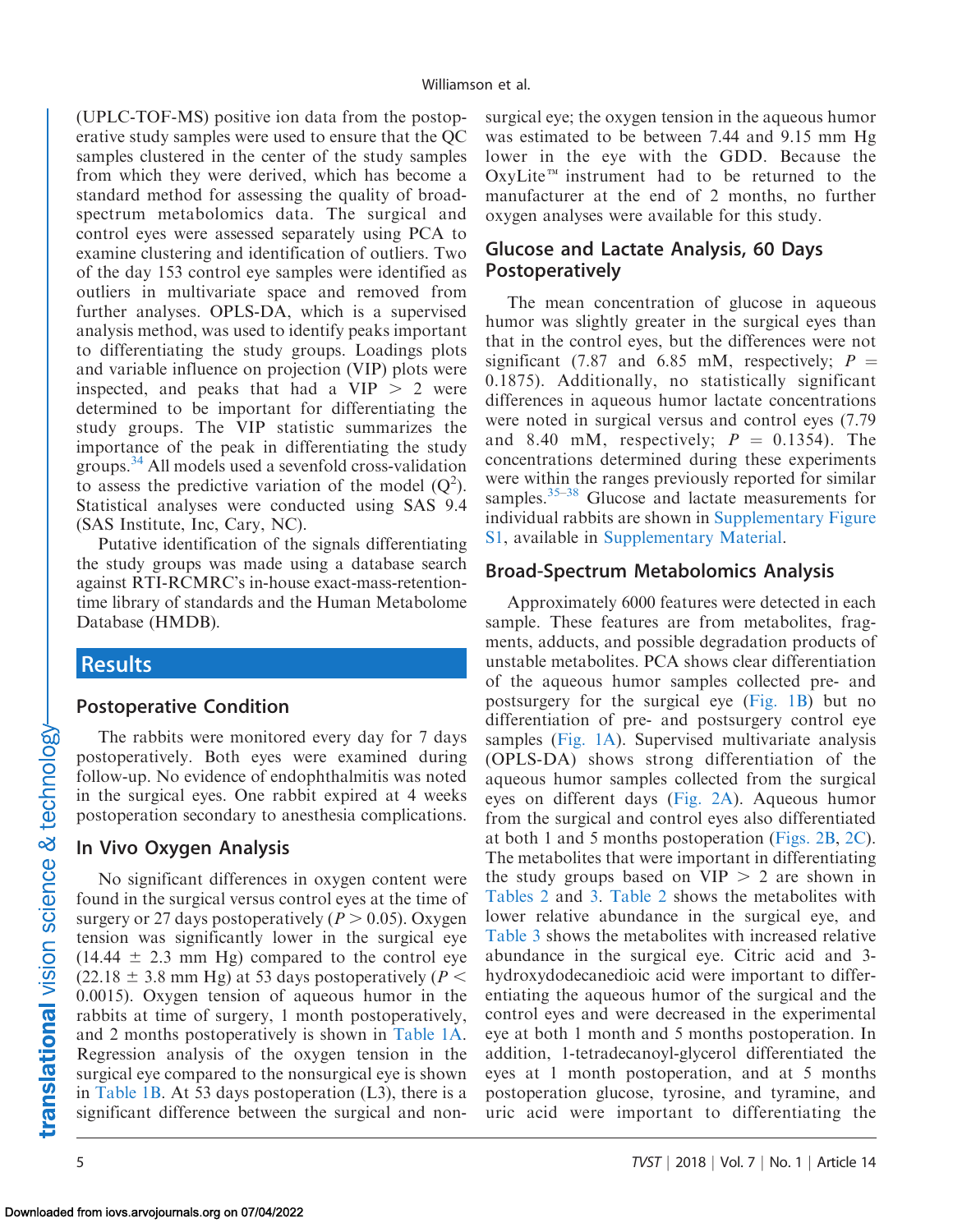#### Williamson et al.

| Rabbit ID | Eye      | Day 0 Postoperation<br>$O2$ (mm Hg) <sup>a</sup> | Day 27 Postoperation<br>$O2$ (mm Hg) | Day 53 Postoperation<br>$O2$ (mm Hg) |
|-----------|----------|--------------------------------------------------|--------------------------------------|--------------------------------------|
|           | Surgical | $13.57 \pm 0.074$                                | $15.40 \pm 1.41$                     | $19.10 \pm 3.55$                     |
|           | Control  | 34.90 $\pm$ 3.03                                 | $15.17 \pm 2.65$                     | 40.19 $\pm$ 13.64                    |
| 2         | Surgical | $17.27 \pm 0.85$                                 | $23.69 \pm 2.54$                     | $21.36 \pm 2.33$                     |
| 2         | Control  | $15.43 \pm 1.51$                                 | $24.30 \pm 1.34$                     | $25.58 \pm 2.33$                     |
| 3         | Surgical | $20.40 \pm 1.45$                                 | $10.07 \pm 4.16$                     | $6.80 \pm 1.69$                      |
| 3         | Control  | $28.20 \pm 0.10$                                 | $16.21 \pm 2.19$                     | $18.93 \pm 1.78$                     |
| 4         | Surgical | $25.77 \pm 2.32$                                 | $19.77 \pm 1.32$                     | $15.16 \pm 2.10$                     |
| 4         | Control  | $12.20 \pm 1.10$                                 | $13.63 \pm 1.14$                     | $15.82 \pm 2.22$                     |
| 5         | Surgical | $25.97 \pm 2.40$                                 | $17.07 \pm 1.25$                     | $8.81 \pm 0.70$                      |
| 5         | Control  | $27.50 \pm 0.44$                                 | $23.72 \pm 1.09$                     | $15.4 \pm 2.67$                      |
| 6         | Surgical | $18.13 \pm 1.03$                                 | $13.75 \pm 1.23$                     | b                                    |
| 6         | Control  | $27.80 \pm 2.01$                                 | $25.60 \pm 1.50$                     | b                                    |
| 7         | Surgical | $17.20 \pm 0.20$                                 | $15.49 \pm 2.79$                     | $14.07 \pm 2.89$                     |
| 7         | Control  | $17.70 \pm 0.46$                                 | $17.34 \pm 2.66$                     | $23.36 \pm 3.46$                     |
| 8         | Surgical | $25.43 \pm 1.50$                                 | $14.52 \pm 2.90$                     | $15.78 \pm 2.33$                     |
| 8         | Control  | $37.63 \pm 0.45$                                 | $23.06 \pm 2.57$                     | $15.97 \pm 3.26$                     |

<span id="page-5-0"></span>Table 1A. Oxygen Tension of the Aqueous Humor Before Surgery and at 1 and 2 Months Postoperation

<sup>a</sup> Reported as mean  $\pm$  SD of 24 measurements taken over a 2-minute time period.

 $<sup>b</sup>$  Rabbit 6 was deceased prior to day 53 postoperation measurements.</sup>

experimental and control eyes. Four of these metabolites (3-hydroxydodecanedioic acid, citric acid, glucose, and tyrosine) as well as arginine were important to differentiating the surgical eye at 1 and 5 months postoperation and were decreased in the 5-month sample ([Table 2](#page-8-0)). 1-Tetradecanoyl-glycerol and polysorbate 60 were increased in the surgical eye and important to differentiating the surgical and control eyes at 5 months postoperation. At 1 month postoperation, geranyl pyrophosphate and polysorbate 60 were important to differentiating the eyes and increased in the experimental group. 1-Tetradecanoylglycerol, polysorbate 60, and beta-aspartyl-glutamic acid were increased in the surgical eye at 5 months postoperation compared to 1 month and important to

differentiating the eyes [\(Table 3](#page-10-0)). Additional information on a subset of metabolites responsible for differentiating the study groups is presented in the Supplementary Material.

## **Discussion**

In this study, we investigated metabolic changes that occur to the aqueous humor after GDD implantation in the rabbit. Aqueous humor functions as a blood surrogate to deliver nutrition to the avascular tissues of the anterior chamber. Proper function of aqueous humor depends on convective flow, and GDD implantation may alter proper fluid dynamics. In order to develop a better understanding

Table 1B. Statistical Analysis of Oxygen Tension in the Surgical Versus Control Eyes<sup>a</sup>

| .                                 |        |            |                            |       |               |  |  |  |
|-----------------------------------|--------|------------|----------------------------|-------|---------------|--|--|--|
| <b>Standard Error</b><br>Estimate |        |            | Wald 95% Confidence Limits |       |               |  |  |  |
| $-1.2375$                         | 2.7104 | $-6.5497$  | 4.0748                     | 0.21  | 0.6480        |  |  |  |
| $-3.5029$                         | 2.7104 | $-8.8151$  | 1.8094                     | 1.68  | 0.1962        |  |  |  |
| $-9.153$                          | 2.8631 | $-14.7646$ | $-3.5415$                  | 10.22 | 0.0014        |  |  |  |
|                                   |        |            |                            |       | Wald $\chi^2$ |  |  |  |

Analysis of Maximum Likelihood Parameter Estimates

<sup>a</sup> L1, 2, and 3 represent the estimated differences between surgical and nonsurgical eyes at time points before surgery, 27 days, and 53 days postoperation, respectively. L1 and L2 do not differ significantly from 0. At 53 days postoperation (L3), there is a significant difference between the surgical and nonsurgical eye, estimated to be 9.153 mm Hg lower in the eye with the GDD.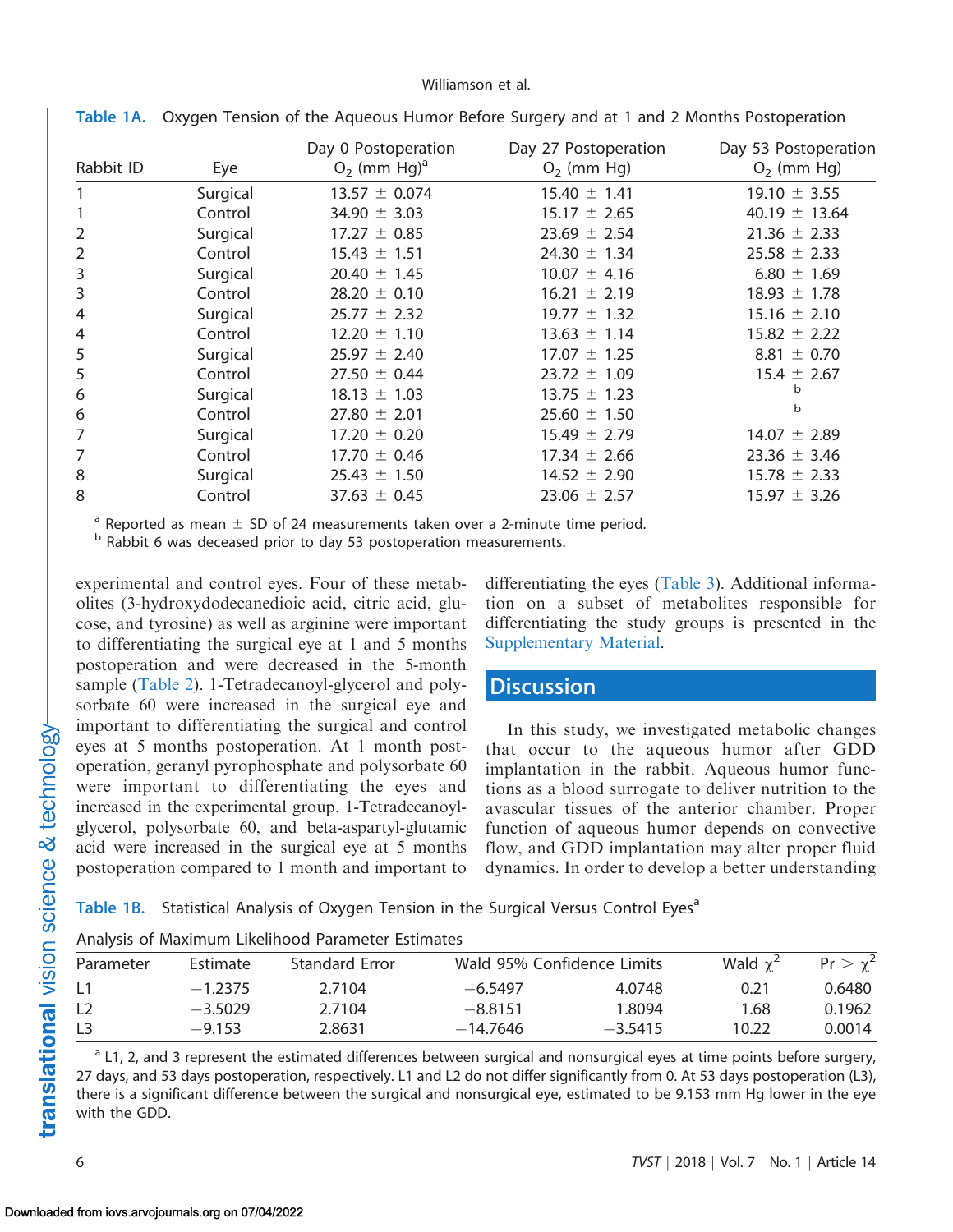<span id="page-6-0"></span>

Figure 1. PCA of UPLC-TOF-MS positive ion metabolomics data for the aqueous humor samples. (A) Control eye (right eye) for preoperative pooled samples (control, green circles), day 27 (blue circles), day 52 (red circles), and day 153 (orange circles) excluding two outliers. (B) Surgical eye (left eye) for preoperative pooled samples (control, green circles), day 27 (blue circles), day 52 (red circles), and day 153 (orange circles).

of changes to the anterior chamber that occur after implantation of a GDD, we evaluated the oxygen tension, glycolytic metabolites, and the broadspectrum metabolomics profile of aqueous humor.

A significant decrease in oxygen tension was found in the surgical eye at 2 months postoperation ([Table 1B\)](#page-5-0). Aerobic glycolysis is the principal pathway of metabolism in the human eye outside of the lens.[39](#page-13-0) Oxygen to the anterior chamber of the eye is primarily supplied by the atmosphere, limbal circulation, palpebral conjunctiva, and blood supply to the ciliary body and iris.<sup>[40](#page-13-0)</sup> A recent study has demonstrated that oxygen tension in the aqueous humor is dependent on oxygen delivery by systemic circulation.[39](#page-13-0) Our findings of decreased oxygen tension in the aqueous humor at 2 months post-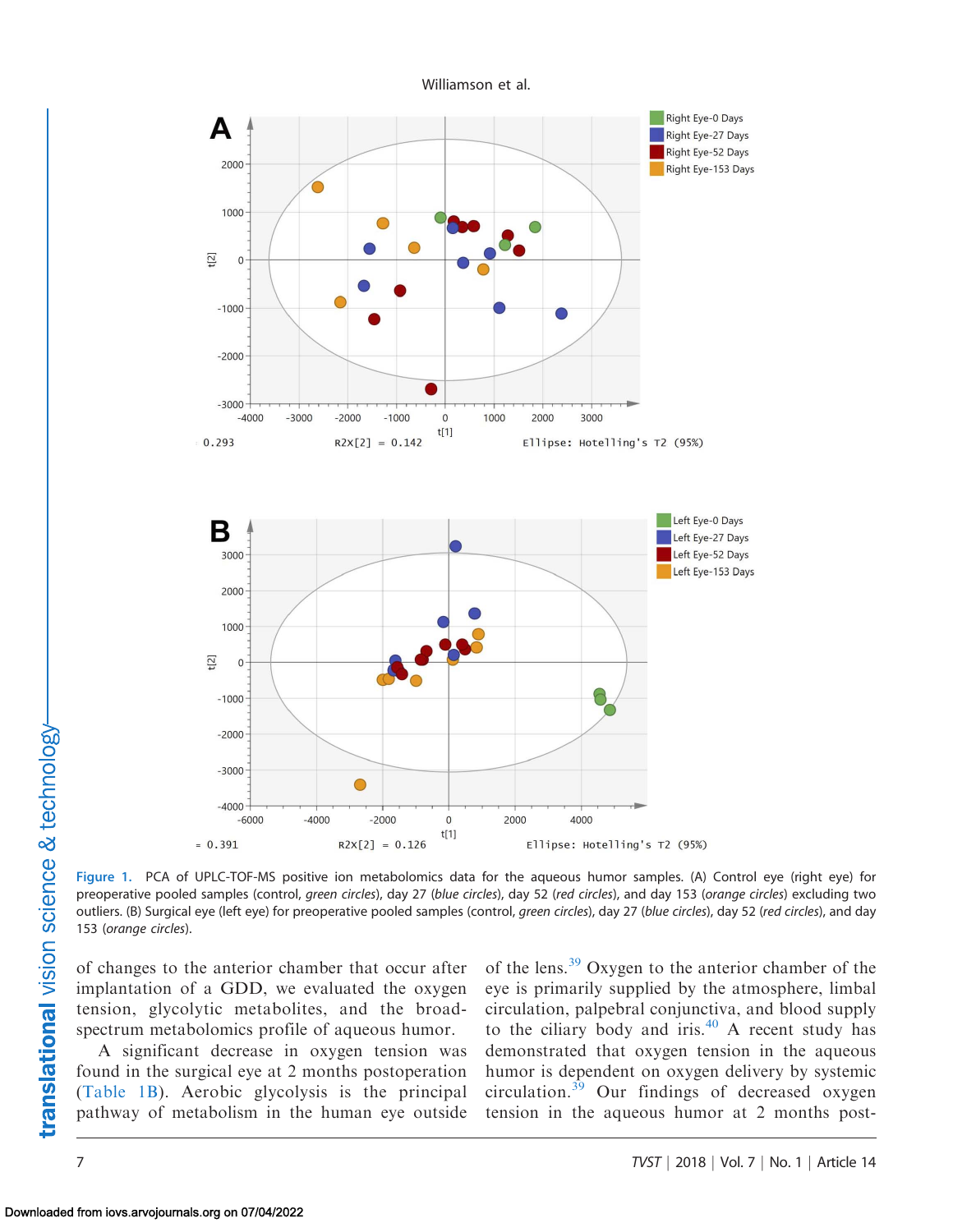

<span id="page-7-0"></span>

Figure 2. Supervised multivariate analysis (OPLS-DA) was used to visualize the separation of the phenotypic groups and to determine markers that differentiate the phenotypic groups. (A) Surgical eye: day 153 (orange circles) vs. day 27 (blue circles) (R2X = 0.65, R2Y = 0.99,  $\mathsf{Q2}\!=\!0.62$ ); (B) day 27: surgical eye (red circles) vs. control eye (green circles) (R2X  $=0.41$ , R2Y  $=0.72$ ,  $\mathsf{Q2}\!=\!-0.30$ ); (C) day 153: surgical eye (*red circles*) vs. control eye (*green circles*) excluding paired outliers (R2X  $=$  0.59, R2Y  $=$  0.70, Q2  $=$   $-$ 0.79).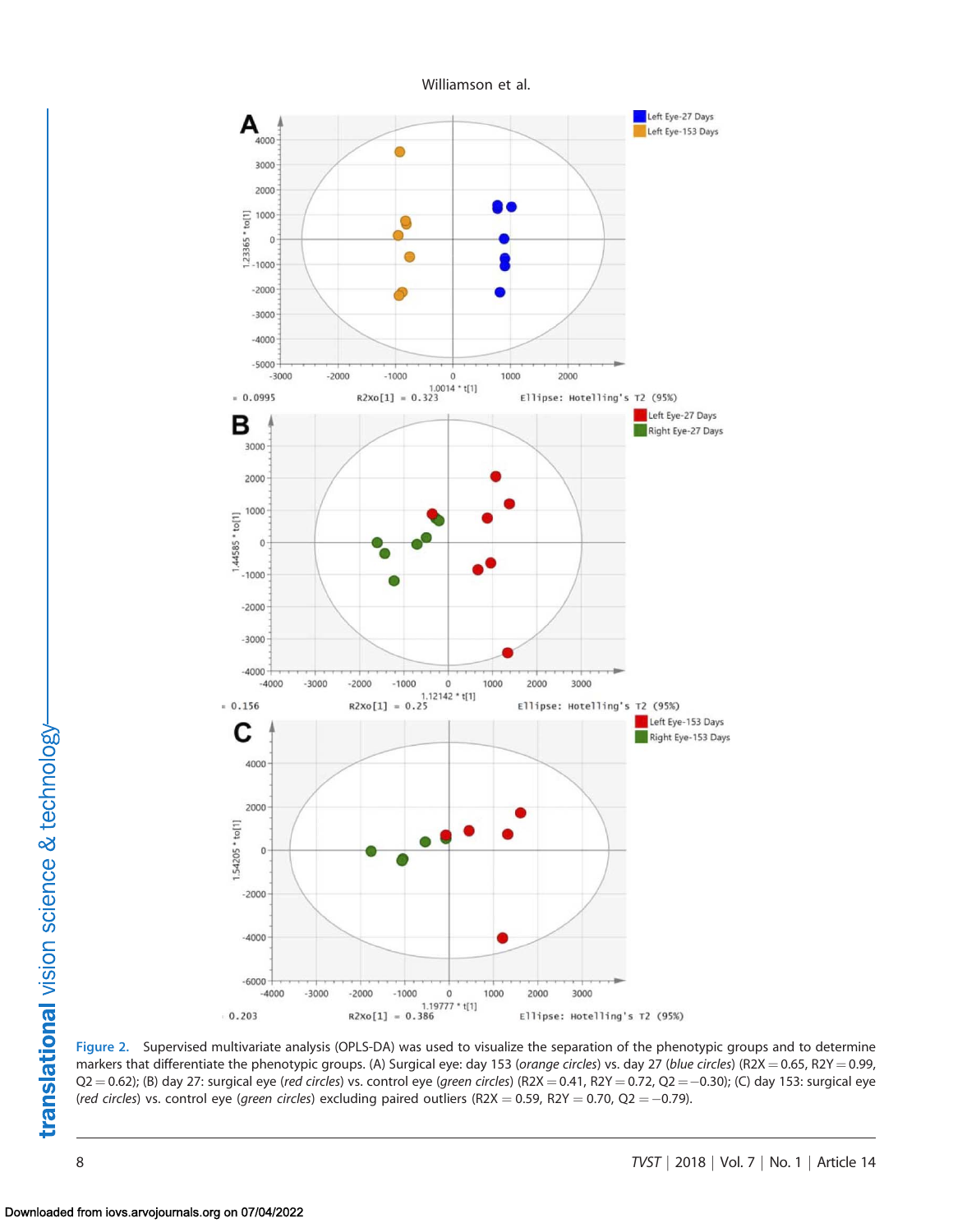#### Williamson et al.

<span id="page-8-0"></span>Table 2. Metabolites (VIP  $>$  2) Important to Differentiating the Study Groups That Were Decreased in Either the Surgical Eye (Left) or Day 153 Surgical Eye

Surgical Eye: Day 153 vs. Day 27 ( $n = 14$ )

|                                                    |            | Fold Change                                |                         |
|----------------------------------------------------|------------|--------------------------------------------|-------------------------|
| Metabolite                                         | <b>VIP</b> | (Surgical Eye Day 153/Day 27)              | $P$ -value <sup>a</sup> |
| Citric acid                                        | 3.7        | 0.8                                        | 0.18                    |
| 3-Hydroxydodecanedioic acid                        | 3.0        | 0.8                                        | 0.48                    |
| Glucose                                            | 2.8        | 0.9                                        | 0.37                    |
| Tyrosine                                           | 2.5        | 0.9                                        | 0.23                    |
| Arginine                                           | 2.1        | 0.8                                        | 0.02                    |
| Unknown compound (402.1827 m/z)                    | 36.6       | 0.001                                      | 0.11                    |
| Unknown compound (239.0708 Dalton [Da])            | 8.3        | 0.3                                        | 0.01                    |
| Unknown compound (416.1991 m/z)                    | 7.0        | 0.005                                      | 0.15                    |
| Unknown compound (402.3489 m/z)                    | 6.5        | Absent in day 153                          | 0.19                    |
| Unknown compound (386.1736 Da)                     | 6.5        | 0.1                                        | 0.19                    |
| Unknown compound (212.1169 m/z)                    | 5.7        | 0.1                                        | 0.17                    |
| Unknown compound (358.1899 m/z)                    | 5.7        | 0.02                                       | 0.12                    |
| Unknown compound (241.0684 Da)                     | 4.8        | 0.4                                        | 0.01                    |
| Unknown compound (803.3593 m/z)                    | 3.6        | 0.0004                                     | 0.25                    |
| Unknown compound (194.0487 Da)                     | 3.2        | 0.3                                        | 0.01                    |
| Unknown compound (402.3984 m/z)                    | 3.2        | Absent in day 153                          | 0.23                    |
| Unknown compound (204.0334 Da)                     | 2.7        | 0.4                                        | 0.02                    |
| Unknown compound (215.0601 m/z)                    | 2.5        | 0.2                                        | 0.13                    |
| Unknown compound (159.0841 Da)                     | 2.4        | 0.3                                        | < 0.0001                |
| Unknown compound (383.1801 m/z)                    | 2.3        | 0.1                                        | 0.16                    |
| Unknown compound (415.1033 Da)                     | 2.3        | 0.2                                        | 0.04                    |
| Unknown compound (262.0599 m/z)                    | 2.3        | 0.4                                        | 0.01                    |
| Unknown compound (262.0600 m/z)                    | 2.2        | 0.4                                        | 0.01                    |
| Unknown compound (255.0703 Da)                     | 2.2        | 0.3                                        | 0.02                    |
| Surgical Eye vs. Control Eye: Day 27 ( $n = 14$ )  |            |                                            |                         |
|                                                    |            | Fold Change                                |                         |
| Metabolite                                         | <b>VIP</b> | (Surgical Eye Day 27/Control Eye Day 27)   | $P$ -value <sup>a</sup> |
| 1-Tetradecanoyl-glycerol                           | 17.3       | 0.8                                        | 0.57                    |
| 3-Hydroxydodecanedioic acid                        | 3.0        | 0.8                                        | 0.25                    |
| Citric acid                                        | 2.5        | 0.8                                        | 0.27                    |
| Unknown compound (824.8766 Da)                     | 4.0        | 0.04                                       | 0.37                    |
| Unknown compound (239.0708 Da)                     | 3.9        | 0.8                                        | 0.01                    |
| Unknown compound (344.2126 Da)                     | 3.4        | 0.9                                        | 0.04                    |
| Unknown compound (825.3789 Da)                     | 3.3        | 0.04                                       | 0.37                    |
| Unknown compound (241.0684 Da)                     | 2.2        | 0.8                                        | 0.01                    |
| Surgical Eye vs. Control Eye: Day 153 ( $n = 10$ ) |            |                                            |                         |
|                                                    |            | Fold Change                                |                         |
| Metabolite                                         | <b>VIP</b> | (Surgical Eye Day 153/Control Eye Day 153) | $P$ -value <sup>a</sup> |
| Glucose                                            | 5.2        | 0.9                                        | 0.12                    |
| Tyramine                                           | 4.5        | 0.9                                        | 0.27                    |
| Citric acid                                        | 4.1        | 0.8                                        | 0.29                    |
| Tyrosine                                           | 3.2        | 0.9                                        | 0.34                    |
|                                                    |            |                                            |                         |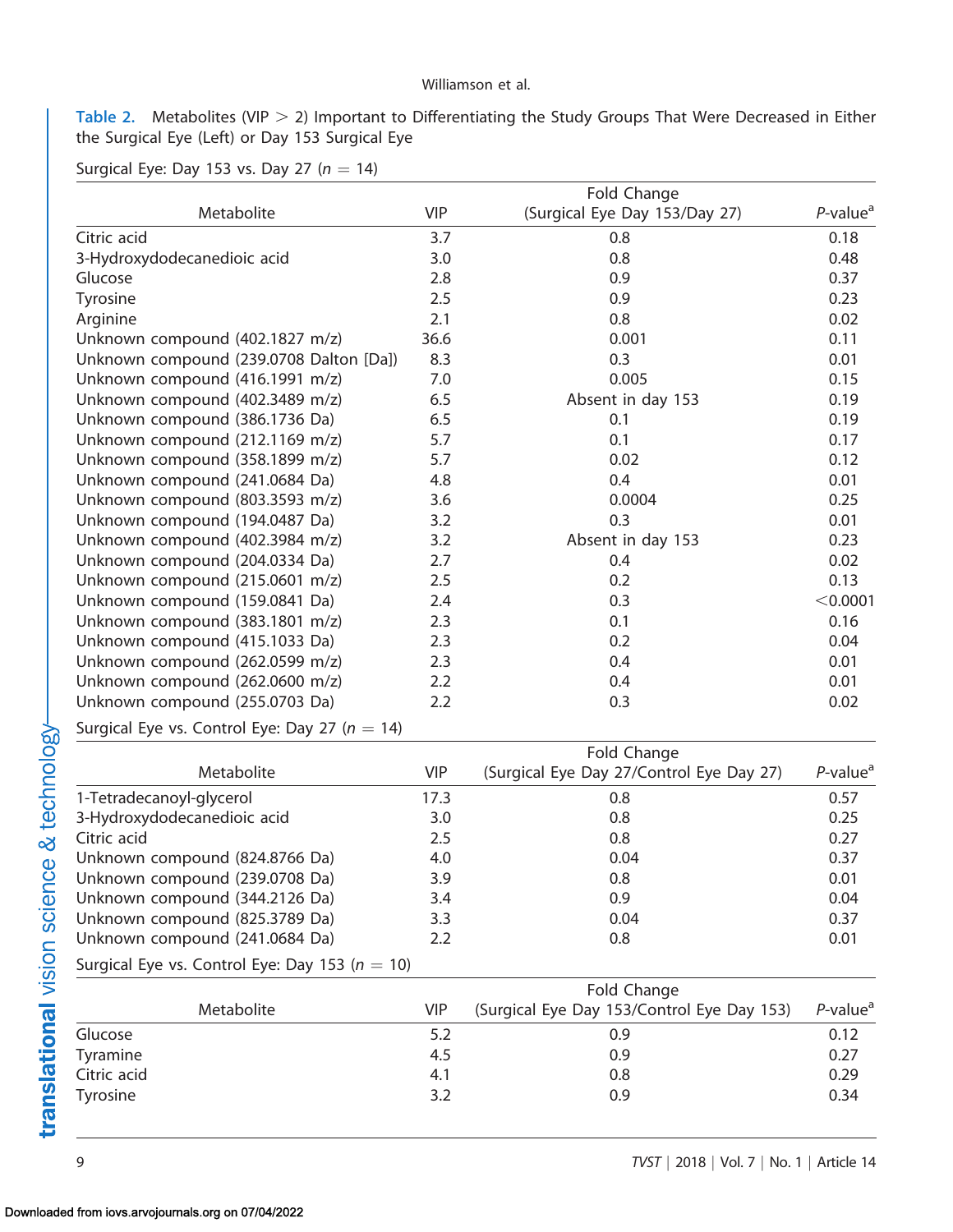#### Table 2. Continued

Surgical Eye vs. Control Eye: Day 153 ( $n = 10$ )

|                                 |            | Fold Change                   |                         |
|---------------------------------|------------|-------------------------------|-------------------------|
| Metabolite                      | <b>VIP</b> | (Surgical Eye Day 153/Day 27) | $P$ -value <sup>a</sup> |
| Uric acid                       | 2.8        | 0.8                           | 0.25                    |
| 3-Hydroxydodecanedioic acid     | 2.1        | 0.6                           | 0.18                    |
| Unknown compound (149.0773 Da)  | 12.3       | 0.9                           | 0.03                    |
| Unknown compound (398.1704 Da)  | 6.6        | 0.1                           | 0.24                    |
| Unknown compound (386.1736 Da)  | 3.9        | 0.3                           | 0.38                    |
| Unknown compound (530.3101 m/z) | 3.1        | 0.04                          | 0.18                    |
| Unknown compound (486.3216 m/z) | 3.0        | 0.02                          | 0.23                    |
| Unknown compound (239.0708 Da)  | 2.5        | 0.7                           | 0.02                    |
| Unknown compound (191.1509 Da)  | 2.2        | 0.1                           | 0.20                    |
| Unknown compound (222.0698 Da)  | 2.1        | 0.8                           | 0.002                   |

Unknowns reported are those with VIP  $>$  2 and either fold change  $<$  0.5 or P-value  $<$  0.05. a Paired t-test.

operation suggest either decreased diffusion of oxygen into the aqueous from systemic circulation, which is unlikely, or increased consumption of oxygen due to an unidentified process, such as inflammation. Siegfried et al.<sup>[41](#page-13-0)</sup> have suggested that the oxidative metabolism required to produce the ATP needed to secrete aqueous humor from the ciliary epithelial cells may be responsible for the low oxygen content observed near ciliary epithelium in rabbits, monkeys, and humans. $41,42$  The other explanation could be a disturbance of convention currents. A temperature gradient in the anterior chamber creates a convective flow pattern due to a cooler temperature near the cornea and warmer temperature near the lens.<sup>[24](#page-12-0)</sup> The oxygen-rich aqueous closer to the corneal endothelium would then migrate to the iris surface and gets sucked into the tube. This results in a disturbance of the convection currents that normally occur in the anterior chamber and dilution of oxygen-rich aqueous humor with aqueous with low oxygen content from the ciliary epithelium. Thus, disturbance in convection currents might also explain the aqueous hypoxia that was measured in these experiments. Hypoxia can certainly lead to corneal endothelial dysfunction and corneal edema as was evident from the hard contact lens experiments.<sup>[43](#page-13-0)</sup>

Independent measures of glucose and lactate performed at 2 months postoperatively showed no significant differences (Supplementary Fig. S1). The relative peak intensity of glucose acquired through UPLC-MS broad-spectrum metabolomics had a 0.9fold change in the surgical eye compared to the control eye at 153 days [\(Table 2](#page-8-0)), and this value was also nonsignificant; however, glucose was determined to be important to differentiating the surgical and control eyes based on the multivariate analysis, thus demonstrating the power of metabolomic versus single analyte investigations. The decrease in glucose concentration found in the surgical eye in our study may indicate increased consumption of glucose by inflammatory cells, other cells in the anterior chamber, or a physiologic variance. In a previous study using <sup>1</sup>H NMR broad-spectrum metabolomics comparing rat aqueous humor in control eyes and eyes with increased IOP/glaucoma induced by intracamerular injection of hyaluronic acid, glucose was found to be important to differentiating the eyes. The relative intensity of glucose was decreased in the glaucomatous eye. $^{44}$  In our study, glucose was also an important differentiator of the surgical and control eyes at 5 months postoperation as well as a differentiator of the experimental eye at 5 months compared to 1 month, and glucose was decreased in the experimental eye at 5 months compared to both the control eye at 5 months and the surgical eye at 1 month postoperation.

In the same rat study, $44$  citrate, lipids/cholesterol, fatty acids, and glutamate  $\phi$  glutamine were found in the aqueous humor of the glaucomatous eye and were identified as being important to differentiating the eyes. Our study found similar differentiating metabolites (citric acid, 1-tetradecanoyl-glycerol, betaaspartyl-glutamic acid, and 3-hydroxydodecanedioic acid).

Downloaded from iovs.arvojournals.org on 07/04/2022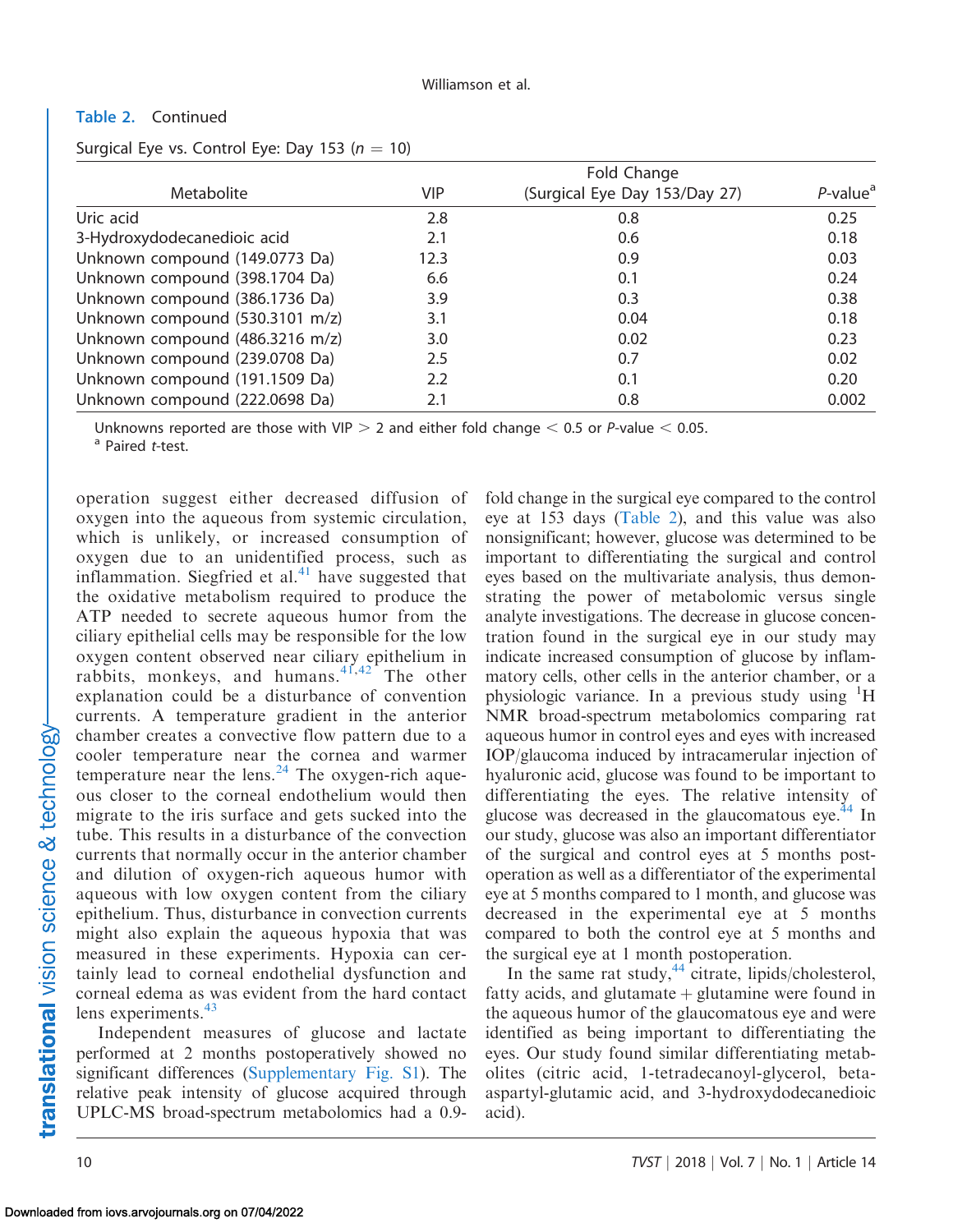#### Williamson et al.

<span id="page-10-0"></span>Table 3. Metabolites (VIP  $>$  2) Important to Differentiating the Study Groups That Were Increased in Either the Surgical Eye (Left) or Day 153 Surgical Eye

Surgical Eye: Day 153 vs. Day 27 ( $n = 14$ )

|                                                    | Fold Change |                                            |                         |
|----------------------------------------------------|-------------|--------------------------------------------|-------------------------|
| Metabolite                                         | <b>VIP</b>  | (Surgical Eye Day 153/Day 27)              | $P$ -value <sup>a</sup> |
| 1-Tetradecanoyl-glycerol                           | 12.6        | 1.1                                        | 0.80                    |
| Polysorbate 60                                     | 3.3         | 1.1                                        | 0.28                    |
| Beta-aspartyl-glutamic acid                        | 2.1         | 1.1                                        | 0.21                    |
| Unknown compound (375.2514 Dalton [Da])            | 20.5        | 10.4                                       | 0.001                   |
| Unknown compound (456.2481 Da)                     | 5.7         | 67.2                                       | 0.34                    |
| Unknown compound (398.1704 Da)                     | 4.5         | 3.5                                        | 0.39                    |
| Unknown compound (773.4948 m/z)                    | 4.0         | 209.6                                      | 0.003                   |
| Unknown compound (317.1825 m/z)                    | 3.5         | 47.4                                       | 0.29                    |
| Unknown compound (252.0926 Da)                     | 3.1         | 3.1                                        | 0.01                    |
| Unknown compound (486.3216 m/z)                    | 3.1         | 39.6                                       | 0.36                    |
| Unknown compound (421.3158 m/z)                    | 2.9         | 6.4                                        | 0.001                   |
| Unknown compound (530.3101 m/z)                    | 2.6         | 15.2                                       | 0.36                    |
| Unknown compound (231.0828 m/z)                    | 2.4         | 2.6                                        | 0.02                    |
| Unknown compound (221.2324 m/z)                    | 2.2         | 5.2                                        | 0.03                    |
| Unknown compound (276.0931 Da)                     | 2.2         | 2.3                                        | 0.14                    |
| Surgical Eye vs. Control Eye: Day 27 ( $n = 14$ )  |             |                                            |                         |
|                                                    |             | Fold Change                                |                         |
| Metabolite                                         | <b>VIP</b>  | (Surgical Eye Day 27/Control Eye Day 27)   | $P$ -value <sup>a</sup> |
| Geranyl pyrophosphate                              | 2.1         | 7.5                                        | 0.30                    |
| Polysorbate 60                                     | 2.1         | 1.0                                        | 0.63                    |
| Unknown compound (402.1827 m/z)                    | 44.2        | 514.3                                      | 0.11                    |
| Unknown compound (416.1991 m/z)                    | 8.7         | 159.4                                      | 0.15                    |
| Unknown compound (402.3489 m/z)                    | 8.3         | Absent in control eye                      | 0.19                    |
| Unknown compound (358.1899 m/z)                    | 6.9         | 42.0                                       | 0.13                    |
| Unknown compound (803.3593 m/z)                    | 4.8         | 1795.8                                     | 0.25                    |
| Unknown compound (212.1169 m/z)                    | 4.4         | 10.6                                       | 0.18                    |
| Unknown compound (402.3984 m/z)                    | 4.2         | Absent in control eye                      | 0.23                    |
| Unknown compound (215.0601 m/z)                    | 3.1         | 4.7                                        | 0.12                    |
| Unknown compound (383.1801 m/z)                    | 2.9         | 14.3                                       | 0.16                    |
| Unknown compound (219.0574 m/z)                    | 2.2         | 46.2                                       | 0.11                    |
| Surgical Eye vs. Control Eye: Day 153 ( $n = 10$ ) |             |                                            |                         |
|                                                    |             | Fold Change                                |                         |
| Metabolite                                         | <b>VIP</b>  | (Surgical Eye Day 153/Control Eye Day 153) | $P$ -value <sup>a</sup> |
| 1-Tetradecanoyl-glycerol                           | 13.8        | 1.0                                        | 0.97                    |
| Polysorbate 60                                     |             | 1.1                                        | 0.33                    |
| Unknown compound (342.2841 Da)                     | 2.6         | 1.2                                        | 0.04                    |

Unknowns reported are those with VIP  $>$  2 and either fold change  $>$  2 or P-value  $<$  0.05. a Paired t-test.

In the current study, glucose, citric acid, 3 hydroxydodecanedioic acid, arginine, and tyrosine were identified as being important for differentiating the surgical eyes at 1 month and 5 months postoperation and were decreased in the eye with the implanted GDD at 5 months. 1-tetradecanoyl-glycerol, polysorbate 60, and beta-aspartyl-glutamic acid were increased at 5 months compared to 1 month post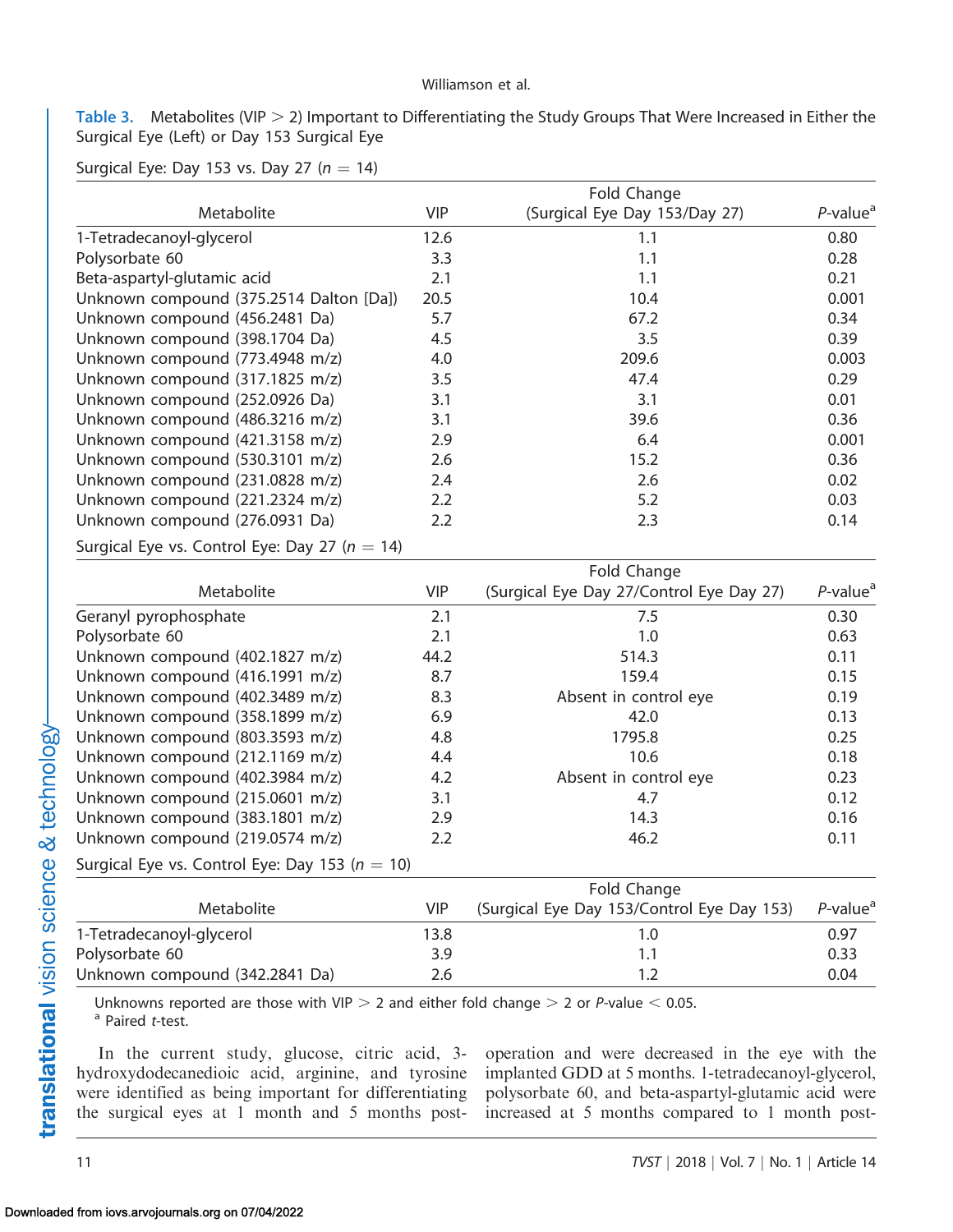<span id="page-11-0"></span>operation. These findings are consistent with the expectation that the GDD would lower IOP; however, IOPs were not measured in the current study because it is very difficult to accurately measure rabbit IOPs with standard tonometry.<sup>[45](#page-13-0)</sup>

A more complete discussion of selected metabolites identified in aqueous humor important to differentiating the study groups (glucose, citrate, arginine, 1 tetradecanoyl-glycerol, acyl-carnitine/carnitine, dicarboxylic fatty acids, and polysorbate) can be found in the Supplementary Material.

#### Limitations

The major limitation to this study was the duration of follow-up. Oxygen measurements were taken only during the first 2 months of follow-up because we had to return the OxyLite<sup> $m$ </sup> instrument to the manufacturer. We evaluated the metabolomics profiles for only 5 months after surgery. Corneal endothelial decompensation is a long-term complication after GDD implantation. This 5-month study may not have been enough time to detect important metabolic changes that occur in the aqueous chamber up to several years postoperatively. Future studies should follow subjects from initial GDD implantation until there is evidence of loss in corneal ECD.

Furthermore, there was not enough volume of aqueous humor collected at the time of implantation to individually analyze each sample in the broadspectrum metabolomics analysis. Therefore, these preoperative control samples were pooled for the metabolomics analysis. Future studies should ensure adequate aqueous humor collection to better understand the variability in the control group.

#### **Conclusion**

While other investigators have used a metabolomics approach to study the effects of induced glaucoma in aqueous humor, $44$  the present study, to our knowledge, provides the first where the measurements of oxygen tension and metabolomics analysis of aqueous humor have been combined to gain new insights into the effects of GDD implantation on corneal decompensation. This study has allowed us to generate metabolic profile plots that differentiate those eyes with implanted GDDs from control eyes. Further studies are in progress to elucidate the metabolic alterations that occur in the surgical eyes, with the ultimate goal of decreasing the corneal decompensation that can occur after long-term GDD implantation.

### Acknowledgments

The metabolomics analysis was funded by the NIH Common Fund (U24 DK097193-01, Sumner, PI). All animal work, plus the independent glucose and lactate analyses were supported by the Tulane Glaucoma Research Fund and the Tulane Ophthalmology O'Brien Fund. The authors thank Oxford Optronix for their generous 2-month loan of the OxyLite<sup>™</sup> instrument.

Disclosure: B.K. Williamson, None; N.M. Hawkey, None; D.A. Blake, None; J.W. Frenkel, None; K.P. McDaniel, None; J.K. Davis, None; C. Satija, None; A. Beazer, None; S. Dhungana, None; J. Carlson, None; S. McRitchie, None; R.S. Ayyala, None

## References

- 1. Weinreb RN, Aung T, Medeiros FA. The pathophysiology and treatment of glaucoma: a review. JAMA. 2014;311:1901–1911.
- 2. Kingman S. Glaucoma is second leading cause of blindness globally. Bull World Health Organ. 2004;82:887–888.
- 3. Sbeity Z, Ritch R. Annual World Glaucoma Day. Enhancing awareness of glaucoma: a leading cause of preventable blindness. J Med Liban. 2010;58:120–121.
- 4. Quigley HA, Broman AT. The number of people with glaucoma worldwide in 2010 and 2020. Br J Ophthalmol. 2006;90:262–267.
- 5. Boland MV, Ervin AM, Friedman DS, et al. Comparative effectiveness of treatments for openangle glaucoma: a systematic review for the U.S. Preventive Services Task Force. Ann Intern Med. 2013;158:271–279.
- 6. Kulkarni SV, Damji KF, Buys YM. Medical management of primary open-angle glaucoma: best practices associated with enhanced patient compliance and persistency. Patient Prefer Adherence. 2008;2:303–314.
- 7. Present M K. and new treatment strategies in the management of glaucoma. Open Ophthalmol J. 2015;9:89–100.
- 8. Minckler DS, Francis BA, Hodapp EA, et al. Aqueous shunts in glaucoma: a report by the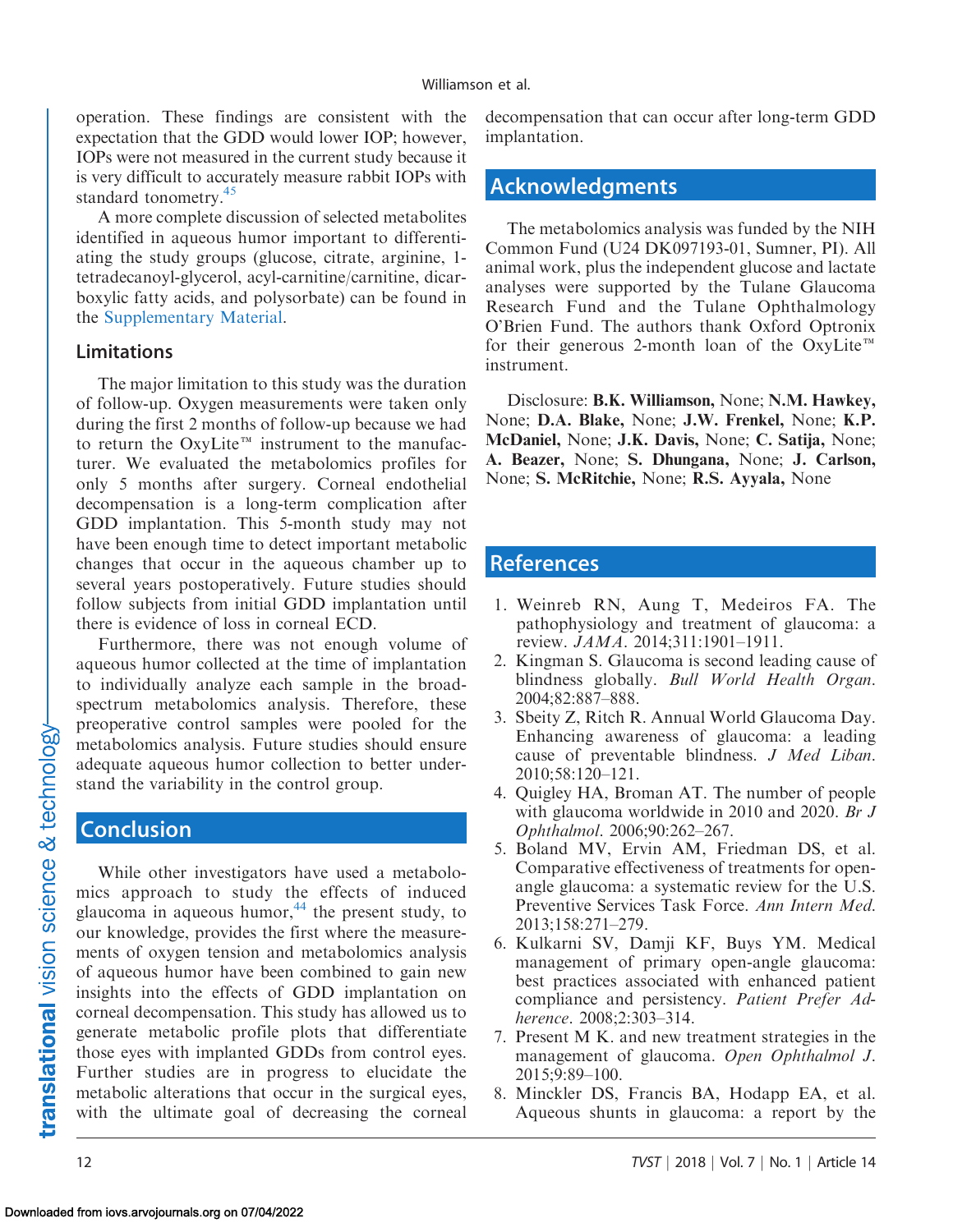<span id="page-12-0"></span>American Academy of Ophthalmology. Ophthalmology. 2008;115:1089–1098.

- 9. Gedde SJ, Schiffman JC, Feuer WJ, Herndon LW, Brandt JD, Budenz DL. Treatment outcomes in the Tube Versus Trabeculectomy (TVT) study after five years of follow-up.  $Am \, J$ Ophthalmol. 2012;153:789–803.e782.
- 10. Minckler DS, Vedula SS, Li TJ, Mathew MC, Ayyala RS, Francis BA. Aqueous shunts for glaucoma. Cochrane Database Syst Rev. 2006; Cd004918.
- 11. Ah-Chan JJ, Molteno AC, Bevin TH, Herbison P. Otago Glaucoma Surgery Outcome Study: follow-up of young patients who underwent Molteno implant surgery. Ophthalmology. 2005; 112:2137–2142.
- 12. Barton K, Heuer DK. Modern aqueous shunt implantation: future challenges. Prog Brain Res. 2008;173:263–276.
- 13. Al-Torbak A. Graft survival and glaucoma outcome after simultaneous penetrating keratoplasty and ahmed glaucoma valve implant. Cornea. 2003;22:194–197.
- 14. Hong CH, Arosemena A, Zurakowski D, Ayyala RS. Glaucoma drainage devices: a systematic literature review and current controversies. Surv Ophthalmol. 2005;50:48–60.
- 15. Topouzis F, Coleman AL, Choplin N, et al. Follow-up of the original cohort with the Ahmed glaucoma valve implant. Am J Ophthalmol. 1999; 128:198–204.
- 16. Hau S, Scott A, Bunce C, Barton K. Corneal endothelial morphology in eyes implanted with anterior chamber aqueous shunts. Cornea. 2011; 30:50–55.
- 17. Kim CS, Yim JH, Lee EK, Lee NH. Changes in corneal endothelial cell density and morphology after Ahmed glaucoma valve implantation during the first year of follow up. Clin Exp Ophthalmol. 2008;36:142–147.
- 18. McDermott ML, Swendris RP, Shin DH, Juzych MS, Cowden JW. Corneal endothelial cell counts after Molteno implantation. Am J Ophthalmol. 1993;115:93–96.
- 19. Koo EB, Hou J, Han Y, Keenan JD, Stamper RL, Jeng BH. Effect of glaucoma tube shunt parameters on cornea endothelial cells in patients with Ahmed valve implants. Cornea. 2015;34:37– 41.
- 20. Kirkness CM. Penetrating keratoplasty, glaucoma and silicone drainage tubing. Dev Ophthalmol. 1987;14:161–165.
- 21. McDonnell PJ, Robin JB, Schanzlin DJ, et al. Molteno implant for control of glaucoma in eyes

after penetrating keratoplasty. Ophthalmology. 1988;95:364–369.

- 22. Anshu A, Price MO, Richardson MR, et al. Alterations in the aqueous humor proteome in patients with a glaucoma shunt device. Mol Vis. 2011;17:1891–1900.
- 23. Goel M, Picciani RG, Lee RK, Bhattacharya SK. Aqueous humor dynamics: a review. Open Ophthalmol J. 2010;4:52–59.
- 24. Heys JJ, Barocas VH. A boussinesq model of natural convection in the human eye and the formation of Krukenberg's spindle. Ann Biomed Eng. 2002;30:392–401.
- 25. Frederich M, Pirotte B, Fillet M, de Tullio P. Metabolomics as a challenging approach for medicinal chemistry and personalized medicine. J Med Chem. 2016;59:8649–8666.
- 26. Sumner S, Pathmasiri W, Carlson J, McRitchie S, Fennel T. Metabolomics. In: Hodgson RCSaE, ed. Molecular and Biochemical Toxicology. New York: J Wiley and Sons; 2016.
- 27. Ayyala R, Michelini-Norris B, Flores A, Haller E, Margo C. Comparison of different biomaterials for glaucoma drainage devices: part 2. Arch Ophthalmol. 2000;118:1081–1084.
- 28. Ayyala R, Zurakowski D, Monshizadeh R, et al. Comparison of double-plate Molteno and Ahmed glaucoma valve in patients with advanced uncontrolled glaucoma. Ophthalmic Surg Lasers. 2002; 33:94–101.
- 29. Sahiner N, Kravitz D, Qadir R, et al. Creation of a drug-coated glaucoma drainage device using polymer technology: In vitro and in vivo studies. Arch Ophthalmol. 2009;127:448–453.
- 30. OxyLite In vivo and in vitro oxygen monitoring. In: http://www.oxford-optronix.com/product20/ page501/menu2/Tissue\_Vitality\_Monitoring/Oxy gen\_Monitors/OxyLite\_.html#tab7-tab; 2013.
- 31. Dunn WB, Broadhurst D, Begley P, et al. Procedures for large-scale metabolic profiling of serum and plasma using gas chromatography and liquid chromatography coupled to mass spectrometry. Nat Protoc. 2011;6:1060–1083.
- 32. Dhungana S CJ, Pathmasiri W, McRitchie S, Davis M, Sumner S, Appt SE. Impact of a western diet on the ovarian and serum metabolome. Maturitas. 2016;92:134–142.
- 33. Trygg J, Holmes E, Lundstedt T. Chemometrics in metabonomics. J Proteome Res. 2007;6:469– 479.
- 34. Eriksson L, Byrne T, Johansson E, Trygg J, Vikström C. Multi- and Megavariate Data Analysis: Basic Principles and Applications. 3rd ed. Umeå, Sweden: Umetric Academy; 2013.